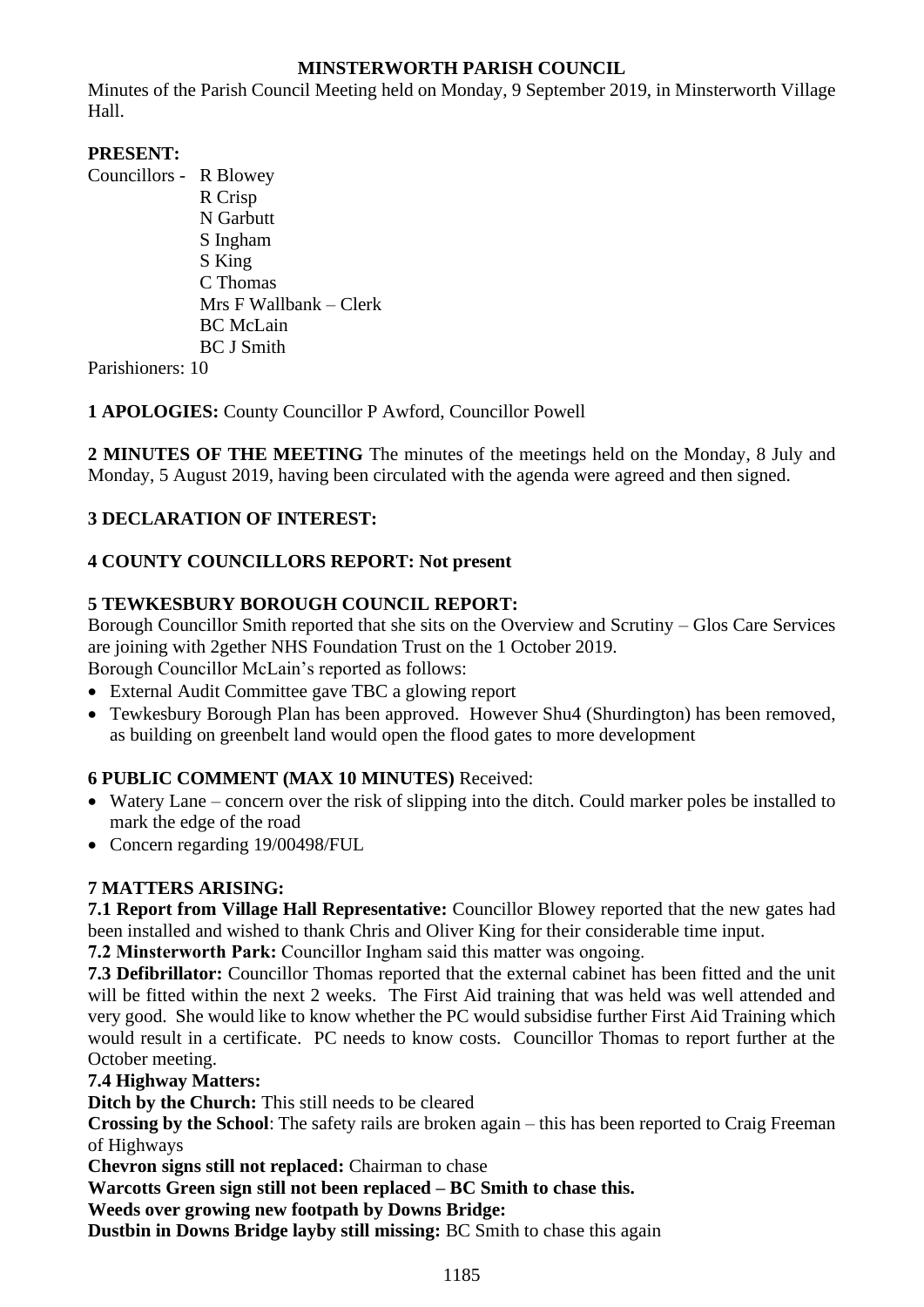**Calcotts Green:** The Chairman wanted to express his thanks to Hugh Dowding, Martin Watkins and others for mowing and keeping the Green tidy.

**Footway alongside A48 from Oakle Street towards Gloucester:** Vegetation badly overgrown the footway – parishioners have recently cleared this.

**Watery Lane:** It was agreed that the first step would be to have white lining painted on the road to show both edges. Chairman to contact Craig Freeman

**7.5 GCC PROW: EMW29** resident has replaced the damaged stile.

Councillor Ingham reported that she had had reports from a landowner of people getting lost along the riverbank and not actually knowing where they are or getting scared as they have come across cattle and don't know any circular route to avoid the situation. This has resulted in the police being called and then them seeking support from farmers to help the person in difficulty. The landowner suggested that consideration be given to numbering the gates/ stiles along the bank and surrounding paths and having a sign erected, near St Peters Church, which would have a map of the local PROW. The map would show routes, circuit and length of time to complete. It could also show fields likely to have cattle / sheep in certain seasons. The Chairman asked Councillor Ingham to contact Suzanne Hopes to first confirm that this would not be infringing any legislation

**7.6 Anti-Social Behaviour (ASB):** The Chairman had contacted PCSO David Birch asking him to come to Minsteworth for a meeting – (awaiting a response) - and Kym Harrison the ASB Officer at TBC. Kym Harrison has been to the Village, visited farms and houses and encourages everyone to report any ASB to the Police. An article was put in The Villager informing residents how to do this. The number of ASB incidents in the last month has decreased.

The Chairman said that the Parish got little information on Neighbourhood Watch (NHW) and felt this should be re-started. He would provide information to PC members for discussion at the next meeting

### **8 FINANCIAL MATTERS**

| 8.1 Accounts for payment and receipts:       |        |         |                   |
|----------------------------------------------|--------|---------|-------------------|
| Mrs F J Wallbank                             |        |         |                   |
| Salary 1-30 September 2019                   | 387.42 |         |                   |
| Less Tax                                     | 14.60  | 372.82  | Via Bank Transfer |
| Inland Revenue – refund to clerk             |        | 14.60   | Via Bank Transfer |
| $MVH$ – meeting held on 8.7.19               | 28.60  |         |                   |
| 5.8.19                                       | 28.60  | 57.20   | Via Bank Transfer |
| Parish Magazine Printing for August          | 117.28 |         |                   |
| September                                    | 90.63  | 207.91  | Via Bank Transfer |
| AGP Garden Services for cutting Minsterworth |        |         |                   |
| Park in August                               |        | 74.00   | Via Bank Transfer |
| <b>Total:</b>                                |        | £726.53 |                   |
|                                              |        |         |                   |

# **Receipts:**

#### **Total: £0.00**

**8.2 Financial Statement** for the month ended August 2019 was circulated via email and signed by the Chairman.

The Clerk reported that AGP Garden Services had increased the grass cutting invoice by £5 per cut due to an increase in the area to be cut. Councillors approved this increase however Councillor King said he would make some enquiries whether another contractor would do this slightly cheaper.

## **9 PLANNING**

## **9.1 Applications:**

**19/00498/FUL** Land Adjacent to Rosedale House, Main Road, Minsterworth: Erection of a detached dwelling and garage block with associated vehicular access Comments to Tewkesbury Borough Council: